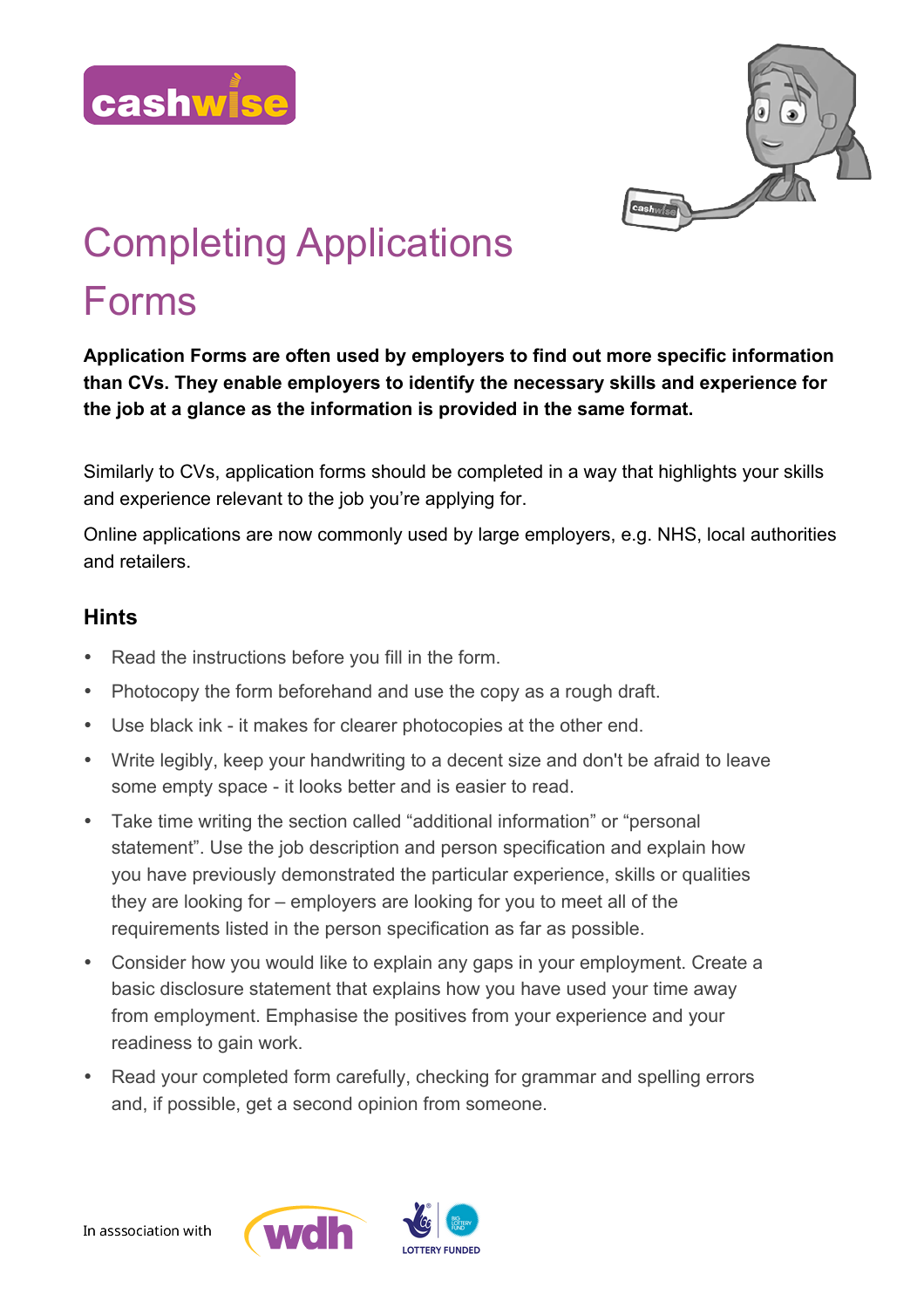



• Keep a photocopy of your completed form for your own records and to take to your interview. Include a short covering letter highlighting your relevant skills and experience

## **Tips**

- Don't leave any questions unanswered. If a question is not applicable to you then say so.
- Don't include a CV as well, unless it has been requested.
- Don't lie you'll probably be found out.

# **CONTENT OF APPLICATION FORMS**

Although application forms can vary, most forms request the following information...

#### **Contact Details**

Input carefully, e.g. telephone numbers.

#### **Education/Training**

Should be provided in chronological order, i.e. most recent first.

#### **Employment History**

Should be provided in chronological order, i.e. most recent first. Tip: When detailing your duties, focus on those most relevant to the job you're applying for.

#### **Personal Statement / Additional Information**

This is where you need to sell yourself!!

Tip: Use the Job Description/Person Specification and Job Advert to complete this section and ensure you always tailor this section to the job that you are applying for.

#### **References**

Usually your most recent employer and a character reference. Tip: If you have not been employed, ask voluntary work/training providers. Always ask first!!

#### **Recruitment Monitoring**

Personal information, e.g. gender, ethnicity, disability (see Equality Act 2010 information).

This section is for employers to demonstrate they are not discriminating in their recruitment of staff – it is detached before shorted-listing for interview and so will not affect your application.

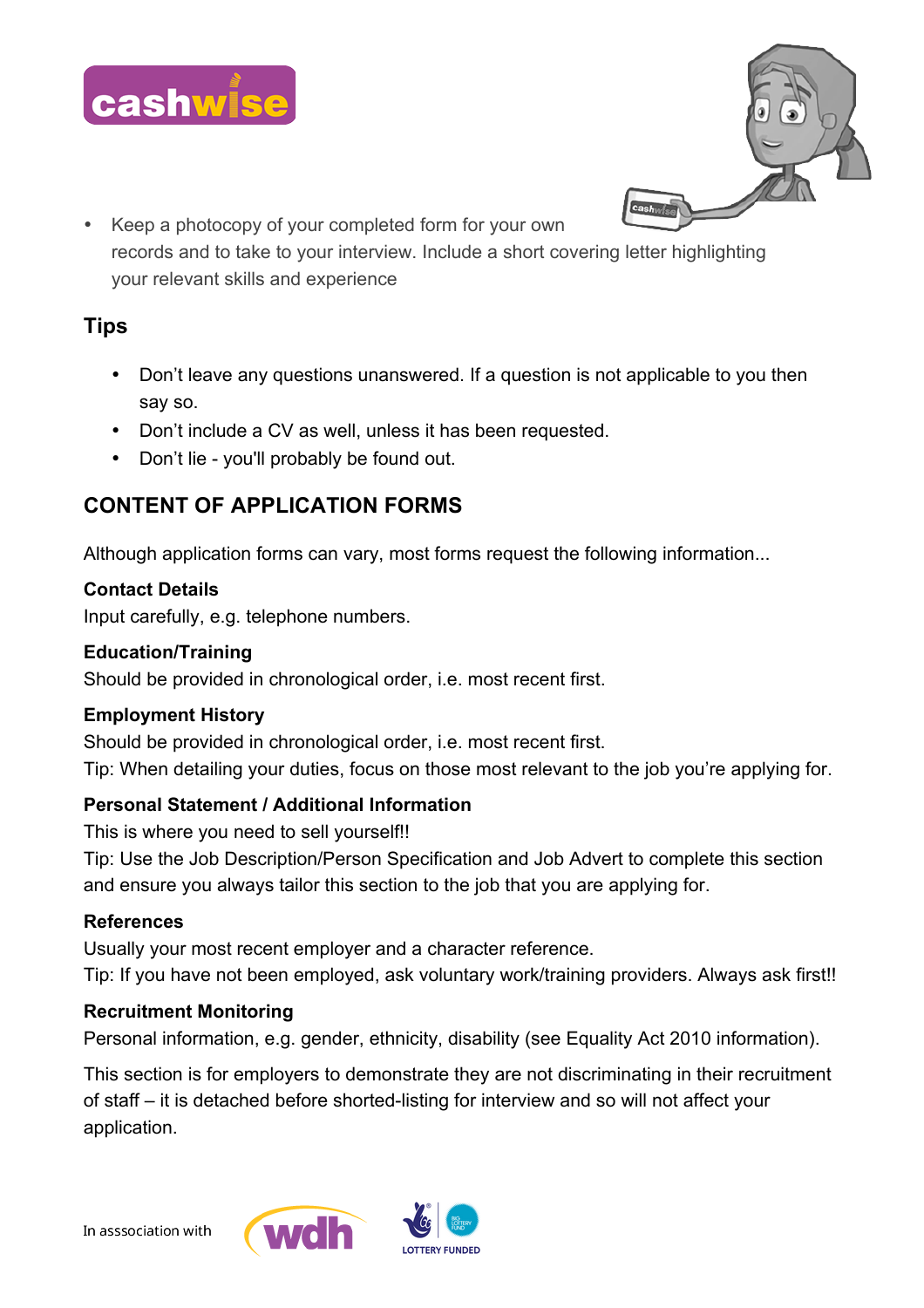



#### **Criminal Records**

Details of any criminal record you have, may include those that are 'spent'. Criminal convictions will not necessarily prevent you from being given the job. Again this information is given on a confidential basis and should be asked for on a separate sheet.

#### **Other Possible Sections**

Some employers ask for additional information to screen applicants, for example:

#### **Personality Questionnaires / Scenario Questions / Psychometric Testing**

You should answer these questions as honestly as possible, but also try to fit with what the employer is looking for, by researching the company, e.g. its values and what the company is looking for in the staff it recruits. If some of the questions are repeated / very similar, the employer may be assessing whether you are honest in your answers, so make sure your answers are consistent.

#### **Quizzes**

This may be used to test your skills, e.g. numeracy or customer care skills. You should answer these as best you can, and as above, spend some time researching the company beforehand.

#### **Hobbies/Interests**

The application form may ask what your interests say about you. Focus on hobbies that link to the job you are applying for, e.g. if the job requires customer care skills, mention social activities, if the job involves being on your feet a long time, mention physical activities etc.

#### **COMPILING A PERSONAL STATEMENT**

This section is where you can really sell yourself to the employer by highlighting your skills, experience and qualities that match you to the position, and the best way of achieving this is by using the Job Description and Person Specification.

#### **Job Descriptions**

A job description outlines the purpose of a job, the main responsibilities and key tasks, and where the job fits into the organisation.

#### **Person Specifications**

A person specification describes the requirements of the job that the person needs to be able to perform satisfactorily (e.g. education/training, skills/experience, personal attributes), and is usually split into the categories of essential and desirable.

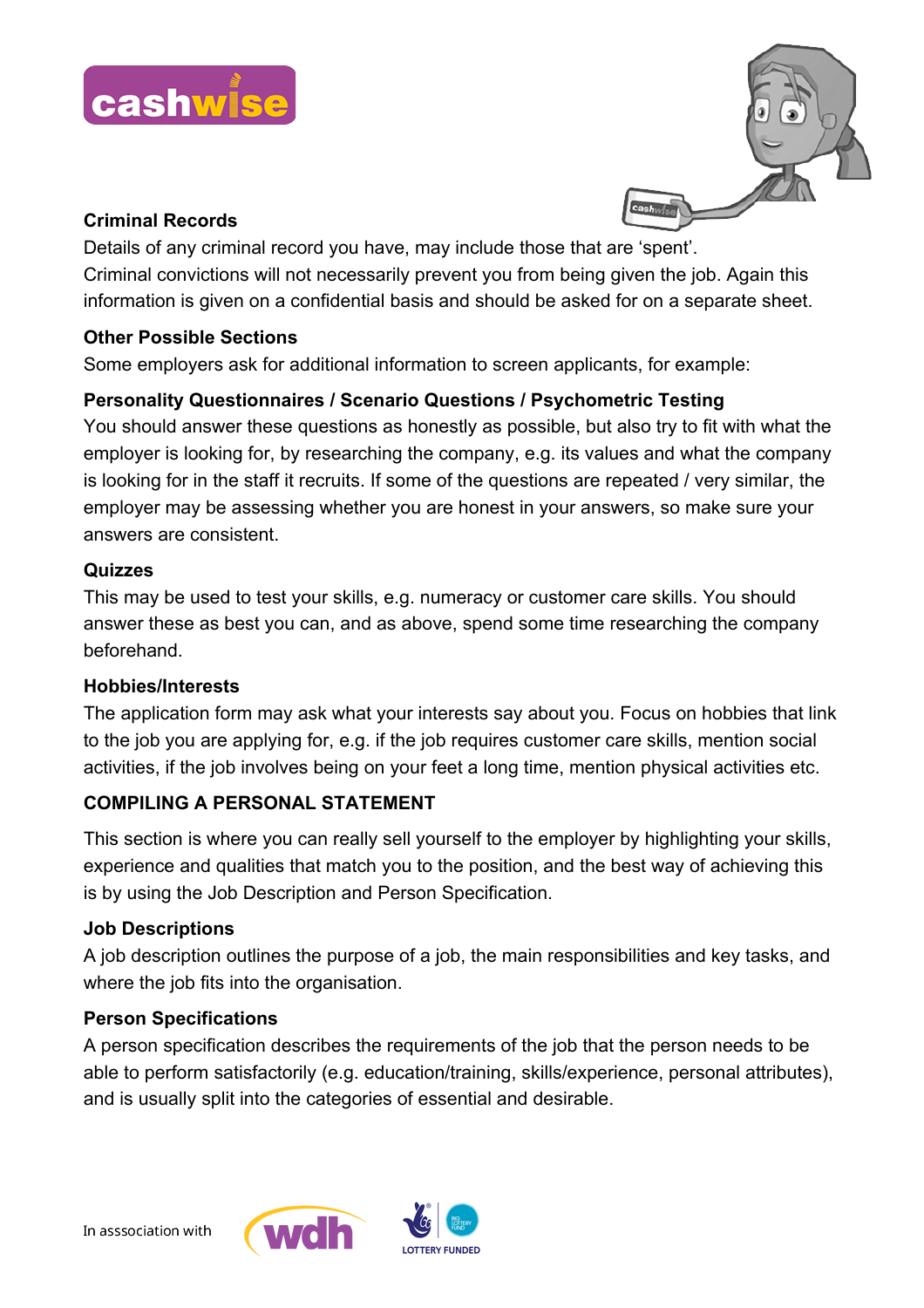



#### **Effective personal statements** To

create the most effective personal statement...

Demonstrate how you meet all of the essential criteria of the Person Specification, plus as many of the desirable criteria as possible, and include elements of information from the Job Description, e.g. when include tasks mentioned in the Job Description when giving examples to back up your skills/ experience. As a rule, any skills / experience that you state that you have should be backed up by examples. If you do not have previous relevant experience, you could use the following statement:

"Although I do not have specific experience of paid work in this area, I am a quick learner, with a keen interest in further developing my skills, experience and qualifications in order to develop both personally and professionally".

**Tip:** If you do not have a job description/person specification for a position, you can build up your personal statement using the information from the job advert and information from a Job Profile on the National Careers Service website. Alternatively, you could use a job description/personal statement for a similar position/company.

#### **How to compile a personal statement**

The format of a personal statement is up to you – you could put in sections from the Person Specification, e.g. Qualifications, Experience, Personal Qualities etc, or you could write it in essay format, linking different sections together. The main consideration in terms of format is to present the information clearly and concisely, in an easy to read fashion, e.g. putting in breaks between paragraphs, and to ensure your writing is grammatically correct, with no spelling errors.

Start by highlighting key words in the Person Specification and Job Description.

Create sentences using the above key words (try not to simply repeat the words) and thinking of examples to demonstrate how you meet this criteria.

Build up your personal statement, as above. There is no specific guidance on the length of a personal statement, but 1-2 pages should be sufficient.

Include a section at the beginning that states why you are interested in the position – try to consider what you can bring to the role and what you think you could gain from the role / company.

Once you have a completed personal statement, you can use this as a template for other similar positions, tailoring it according to the differing requirements.

**Tip:** If you are handwriting an application, you could type your personal statement and attach it to the application form. Just state 'Please see attached' in the relevant section.



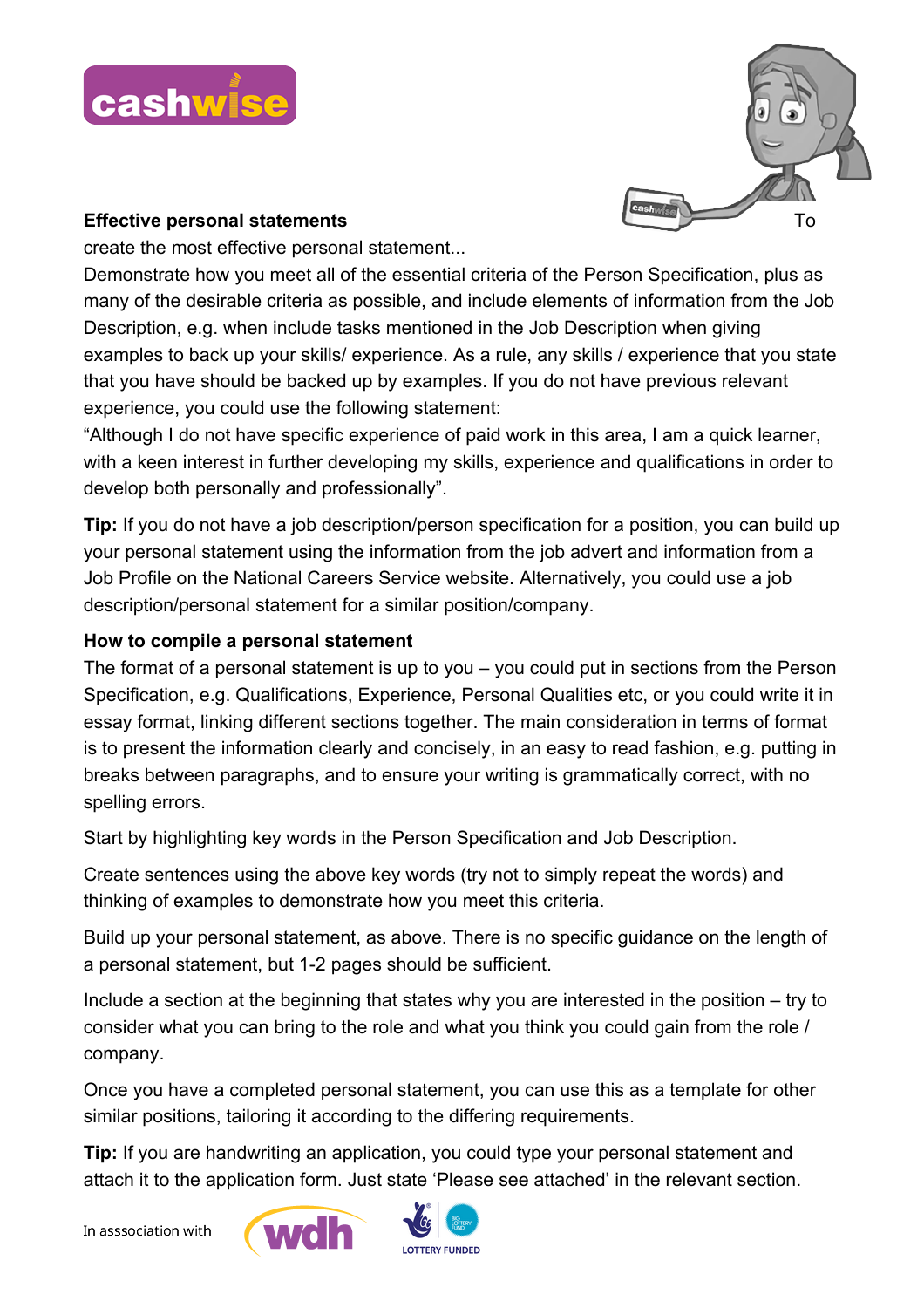



#### **PERSONAL STATEMENT TEMPLATE**

I would like to apply for this position because I feel that my skills and experience closely match your requirements, and that I could provide a valuable contribution to the work of your organisation. I am also keen to work for (name of organisation) because (any reasons you want to work for the company, e.g. provides a valuable service to others, has a reputation for supporting and developing its staff etc).

I have experience of (list any tasks in the person specification/job description that you have

previously done) from (where you got this experience from, e.g. voluntary work/previous employment).

This section should be tailored based on the job description and person specification, but as a guide the following skills are useful to mention (remember to always give examples!!)...

- IT skills (office roles)
- Customer service skills (retail/office roles)
- Personal qualities (care/support roles)
- Confidentiality/Data Protection (care/office roles)
- Practical skills/abilities (manual roles)
- Health and Safety (manual roles)
- Accuracy/attention to detail (office roles)

I am able to work well independently, using my initiative, or as part of a team. I have experience of working as part of a team from (where you gained this experience), in which I worked as part of a team of (number in team). I have strong communication and interpersonal skill and am able to develop effective working relationships as I am very friendly and helpful and am willing to be flexible to support my colleagues, where needed. Within my role OR In addition, in my role as ..., I was responsible for managing my own workload, which involved the ability to use my organisation skills to prioritise tasks according to deadlines and changing demands.

I am hardworking, reliable and conscientious, and always work to the best of my abilities. I am an excellent timekeeper and a committed and dedicated employee. I am keen to learn new skills and would be willing to undertake any training required to fulfil the role and to support my personal and professional development. I also understand the importance of adhering to company policies and procedures, and of maintaining accurate records, which I have demonstrated throughout my previous employment.